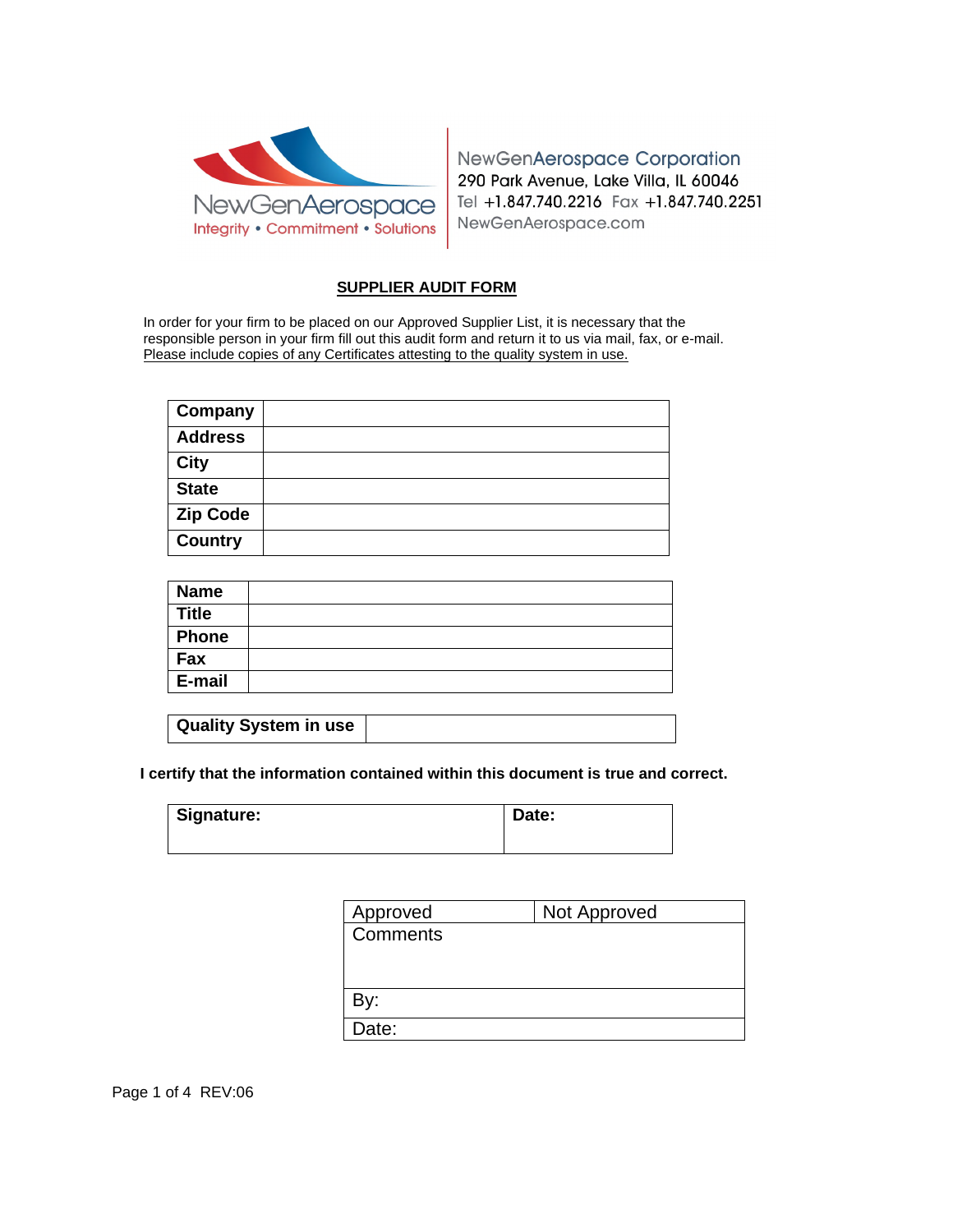## New Gen Aerospace Corp. Supplier Audit Form

|                                                                                                                      | Y | N | N/A |
|----------------------------------------------------------------------------------------------------------------------|---|---|-----|
| 1. Quality System and Manual                                                                                         |   |   |     |
| A. Is there an established quality system and a quality manual?                                                      |   |   |     |
| B. Is the quality manual available to appropriate personnel?                                                         |   |   |     |
| C. Is the quality system documentation kept current and readily                                                      |   |   |     |
| available to employees, customers, auditors or designee(s)?                                                          |   |   |     |
| D. Does the quality control manual include a detailed description                                                    |   |   |     |
| of:                                                                                                                  |   |   |     |
| 1) the organization and relationship of the QC department to the                                                     |   |   |     |
| rest of the organization?                                                                                            |   |   |     |
| 2) the assignment of personnel by title, for specific functions within                                               |   |   |     |
| the quality system?                                                                                                  |   |   |     |
| 3) the revision control system for the quality system                                                                |   |   |     |
| documentation?                                                                                                       |   |   |     |
| 4) record keeping system?                                                                                            |   |   |     |
| 5) training requirements and records?                                                                                |   |   |     |
| 6) shelf life control system?                                                                                        |   |   |     |
| 7) control of incoming discrepant parts and supplies?                                                                |   |   |     |
| 8) receiving inspection procedures?                                                                                  |   |   |     |
| 9) test and inspection equipment calibration program?                                                                |   |   |     |
| 10) storage facilities and specifications?                                                                           |   |   |     |
| 11) part identification system?                                                                                      |   |   |     |
| 12) environmental controls?                                                                                          |   |   |     |
| 13) inspection stamp control?                                                                                        |   |   |     |
| 14) self-audit/evaluation program?                                                                                   |   |   |     |
| 2. Self-Audit/Evaluation Program                                                                                     |   |   |     |
| A. Is there an established documented self-audit/evaluation                                                          |   |   |     |
| program, which identifies who within the company is responsible                                                      |   |   |     |
| for conducting self-audits, the frequency of audits, audit                                                           |   |   |     |
| documentation and corrective action?                                                                                 |   |   |     |
| 3. Facilities                                                                                                        |   |   |     |
| A. Does the storage areas provide:                                                                                   |   |   |     |
| 1. adequate space and appropriate racks to prevent damage or                                                         |   |   |     |
| mishandling?                                                                                                         |   |   |     |
| 2. adequate security from unauthorized access?                                                                       |   |   |     |
| 3. segregation of aircraft from non-aircraft functions?<br>4. segregation of serviceable from non-serviceable parts? |   |   |     |
| 4. Training and Authorized Personnel                                                                                 |   |   |     |
| A. Are personnel who perform inspection, shipping and receiving                                                      |   |   |     |
| functions properly trained?                                                                                          |   |   |     |
| B. Are inspection personnel properly authorized?                                                                     |   |   |     |
| C. Are both formal classroom and on-the-job training documented                                                      |   |   |     |
| and maintained?                                                                                                      |   |   |     |
| D. Is a roster of personnel authorized to perform inspection                                                         |   |   |     |
| functions maintained?                                                                                                |   |   |     |
| E. Is there a training program in place for personnel involved in                                                    |   |   |     |
| procurement, receiving inspection, shipping inspection and material                                                  |   |   |     |
| control, that addresses unapproved parts, and counterfeit parts and                                                  |   |   |     |
| materials?                                                                                                           |   |   |     |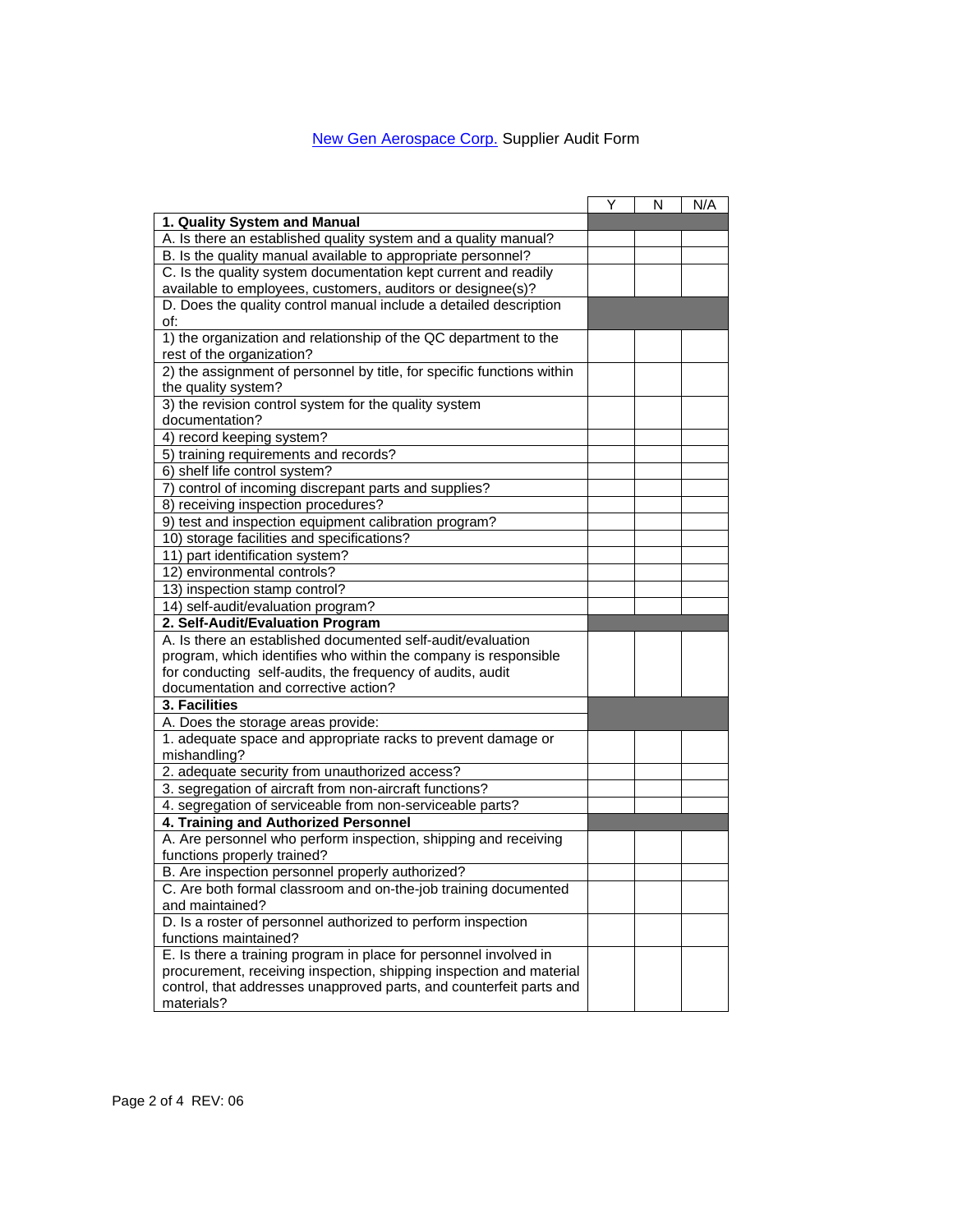## New Gen Aerospace Corp. Supplier Audit Form

|                                                                       | Y | N | N/A |
|-----------------------------------------------------------------------|---|---|-----|
| 5. Procurement                                                        |   |   |     |
| A. Does the system assure that parts procured conform to the          |   |   |     |
| customer's documentation requirements?                                |   |   |     |
| B. Does the quality system assure that parts conform to the           |   |   |     |
| customer's purchase request and that deviations are disclosed         |   |   |     |
| and approved by the customer?                                         |   |   |     |
| C. Does the system require the distributor/dealer to maintain a list  |   |   |     |
| of approved suppliers and a quality history for each source?          |   |   |     |
| D. Does the quality system assure that parts procured for sale:       |   |   |     |
| 1) which are known to have been subjected to conditions of            |   |   |     |
| extreme stress, heat or environment are identified?                   |   |   |     |
| 2) that all represented Airworthiness Directives (AD's) which have    |   |   |     |
| been accomplished are documented?                                     |   |   |     |
| 3) that are identified as overhauled, repaired or modified have all   |   |   |     |
| appropriate signed and dated documentation?                           |   |   |     |
| <b>6. Receiving Inspection</b>                                        |   |   |     |
| A. Does the quality system provide for a visual inspection of all     |   |   |     |
| items received and accompanying documentation?                        |   |   |     |
| B. Is there a procedure for reporting unapproved parts in             |   |   |     |
| accordance with FAA Advisory Circular 21-29?                          |   |   |     |
| C. Is there an accountability system in place to control stamp        |   |   |     |
| issuance, usage and replacement?                                      |   |   |     |
| 7. Measuring and Test Equipment                                       |   |   |     |
| A. Is there an effective calibration program for test equipment?      |   |   |     |
| 8. Material Control                                                   |   |   |     |
| A. Is material handled in an appropriate manner and is the material   |   |   |     |
| protected from damage & deterioration?                                |   |   |     |
| B. Is batch/lot control maintained for parts so identified by the     |   |   |     |
| manufacturer?                                                         |   |   |     |
| C. Is there a system in place for recall control which ensures that   |   |   |     |
| parts shipped can be traced and recalled?                             |   |   |     |
| D. Whenever practical, is material stored & delivered in the          |   |   |     |
| manufacturer's original packaging?                                    |   |   |     |
| E. Does the system specify material control requirements for          |   |   |     |
| material subject to damage by electrostatic discharge?                |   |   |     |
| F. Does the system assure that serviceable parts/components are       |   |   |     |
| adequately protected against the environment?                         |   |   |     |
| G. Does the system assure that no part number ambiguity exists?       |   |   |     |
| H. Does a closed loop system exist to implement corrective action     |   |   |     |
| following detection of substandard or nonconforming parts?            |   |   |     |
| 1) are aircraft parts being segregated from non-aircraft parts?       |   |   |     |
| I. Is there a documented procedure in place to mutilate scrapped      |   |   |     |
| parts to prevent the possibility of their being restored and returned |   |   |     |
| to service?                                                           |   |   |     |
| J. Are suspected unapproved parts reported to the FAA according       |   |   |     |
| to AC 21-29 or to the appropriate CAA?                                |   |   |     |